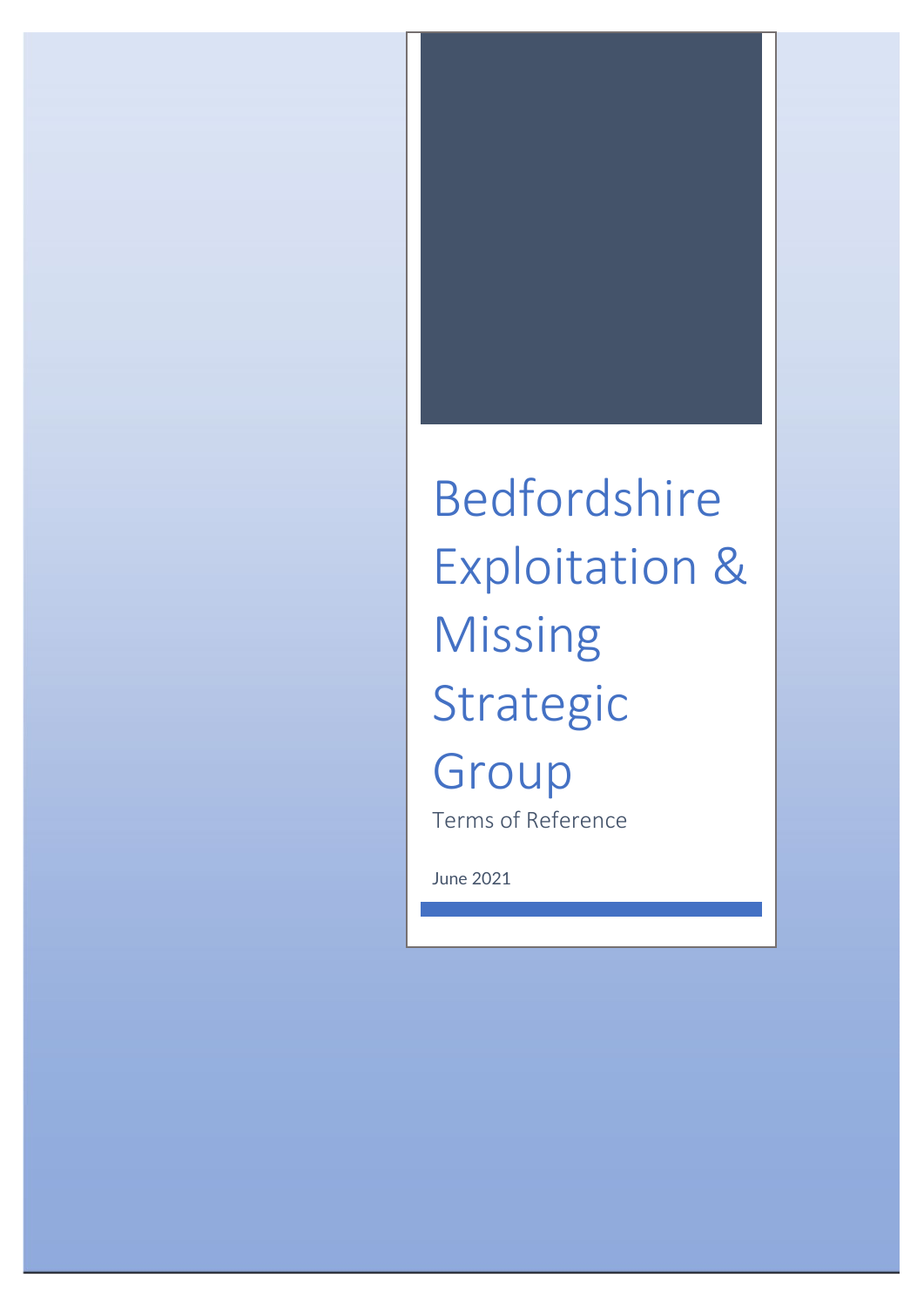# **Terms of Reference for Pan Bedfordshire Exploitation & Missing Strategic Group**

# **Purpose**

The Pan Bedfordshire Exploitation & Missing Strategic Group will ensure a co-ordinated multiagency approach to concerns about Child Exploitation (CE) and Missing; to maintain an overview of emerging issues in Bedfordshire. The group reports to the Bedford Borough Safeguarding Children Board (BBSCB), Central Bedfordshire Safeguarding Children Board (CBSCB) and Luton Safeguarding Children Board (LSCB).

The overall purpose of the Pan Bedfordshire Exploitation/Missing Strategic Group is to monitor and evaluate the effectiveness of the strategic and operational multi-agency response to Exploitation and Missing across Bedford Borough, Central Bedfordshire and Luton.

The purpose of the Pan Bedfordshire Exploitation/Missing Strategic Group will be to monitor and evaluate the effectiveness of the strategic and operational multi-agency response to the Bedfordshire Violence and Exploitation (VER) Strategy and Action Plan. The Exploitation & Missing Strategic Group will deliver on the VER Strategy and action plan on behalf of the VERU Board and will regularly review the Strategy.

# **Governance**

**The Pan Bedfordshire Exploitation/Missing Strategic Group** is accountable to the VERU Board and Bedford Borough, Central Bedfordshire and Luton Safeguarding Children Boards. The group will support and fulfil the Boards statutory responsibility to monitor and evaluate the effectiveness of local arrangements to safeguard and protect children, young people and young adults (up to the age of 25) who are at risk of or are being Exploited and going missing.

**The Pan Bedfordshire Exploitation/Missing Strategic Group** will agree key strategic objectives annually for Exploitation and Missing. The group will review the progress against the strategic objectives and report to the respective Boards by the Chair of this group.

**The Monthly Child Exploitation & Missing Reduction Group (CEM)** will be accountableto the **Pan Bedfordshire Exploitation/Missing Strategic Group** and present updates on the outcomes of their interventions and in particular any exceptions to effective inter-agency working and the co-operation of partners.

The **Pan Bedfordshire Exploitation/Missing Strategic Group** will provide assurances to the Boards in relation to its business; specifically, the VERU (Violence and Exploitation Unit Reduction Board).

The **Pan Bedfordshire Exploitation/Missing Strategic Group** will ensure that the voice of the child/young person/young adult is heard and acted upon and link in with the Pan Beds Voice of the child group.

The **Pan Bedfordshire Exploitation/Missing Strategic Group** will engage with the Community Safety Partnerships organisations involved with children and young people to raise awareness of information pertinent to those at risk.

The **Pan Bedfordshire Exploitation/Missing Strategic Group** will raise awareness of the impact of exploitation and missing on the welfare of children and young people and will oversee the Bedfordshire Against Violence and Exploitation Communication Plan (BAVEX).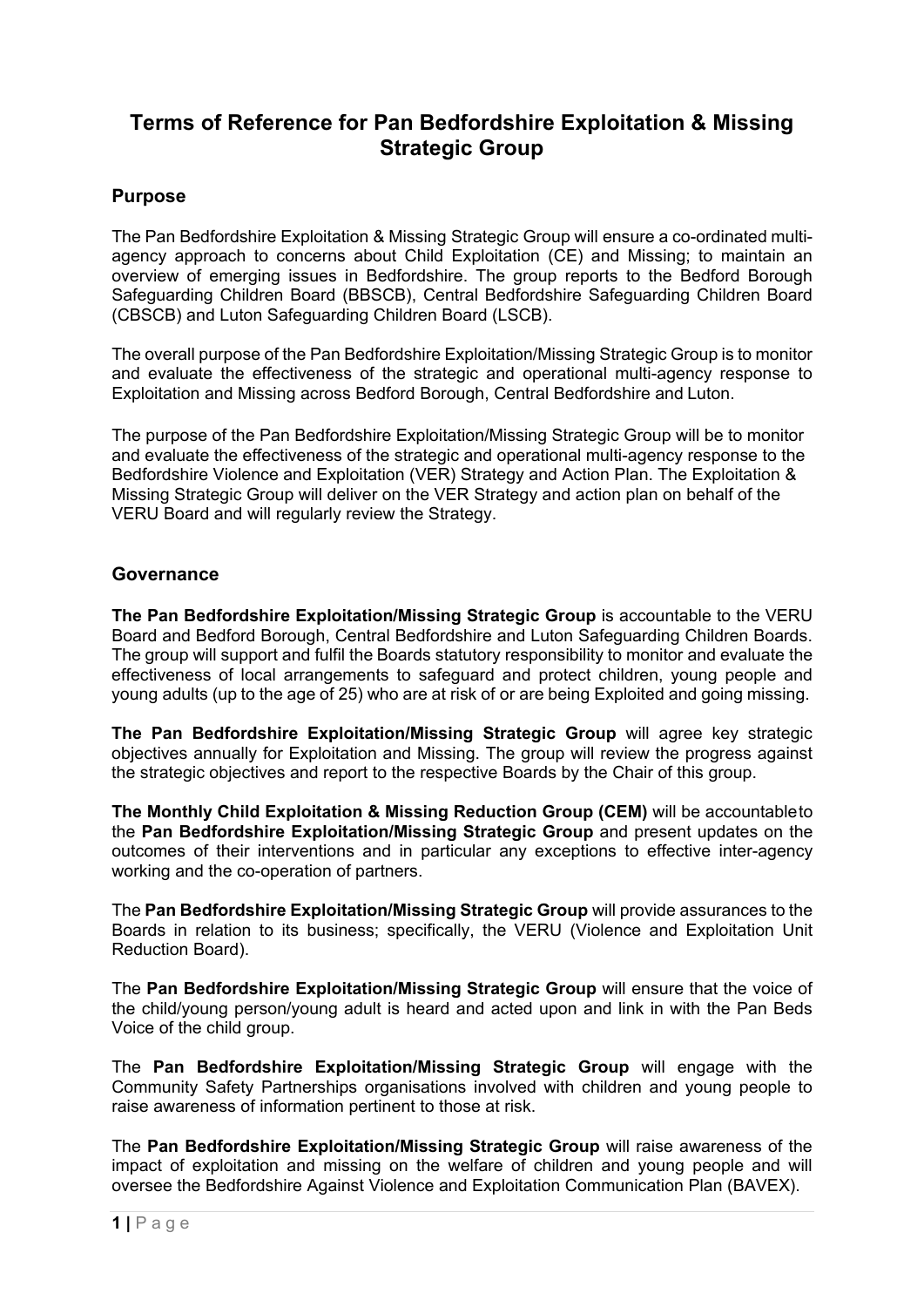The **Pan Bedfordshire Exploitation/Missing Strategic Group** will identify, apply and disseminate good practice and promote consistent implementation.

The **Pan Bedfordshire Exploitation/Missing Strategic Group** will deliver on the Exploitation and Missing strategy and action plan on behalf of the VER Board and will regularly review the strategy.

- Ensuring that current practice and interventions are informed by evidence based and linked and mapped to national policy and developments
- Ensuring the focus is on prevention as well as response
- Ensure multi-agency practice is regularly reviewed and evaluated
- Ensuring that current and future multi-agency policies and procedures are appropriately designed to be responsive in meeting the demand that Exploitation poses within the local community and when necessary develop new policies and procedure, for safeguarding and promoting the welfare of children
- Ensure that there is clear data and evidence supporting effective responses to the risk to children and young people of Exploitation and Missing
- Ensure staff are adequately trained in how to identify and respond
- Ensure that the public receive key messages
- Ensure links to other partnership groups for example; Safeguarding Children Board's groups and OCG & County lines Board.

All members will be responsible for linking to their senior management teams in their agencies and will take on pieces of work as appropriate to their role on behalf of the group.

#### **Scope**

References used by the **Pan Bedfordshire Exploitation/Missing Strategic Group** for children and young people are those defined by the Children Acts 1989 and 2004 and they will work with children and young people, up to the age of 18 and for children looked after up to the age of 21 years.

*The Bedfordshire Violence and Exploitation Strategy predominately focuses on children and young*  people up to the age of 25 years old. However, we acknowledge that the vulnerabilities and risk factors *that are experienced in childhood and adolescence can increase the likelihood of an individual being a victim or offender in adulthood. Separate strategies and toolkits focused on reducing the exploitation of vulnerable adults should be read alongside this strategy for a complete strategic overview relating to preventing exploitation across Bedfordshire.*

## **Strategic Priorities;**

- Attitudinal Change
- Primary Prevention
- Secondary Prevention
- Tertiary Prevention
- Criminal Justice, Enforcement & Rehabilitation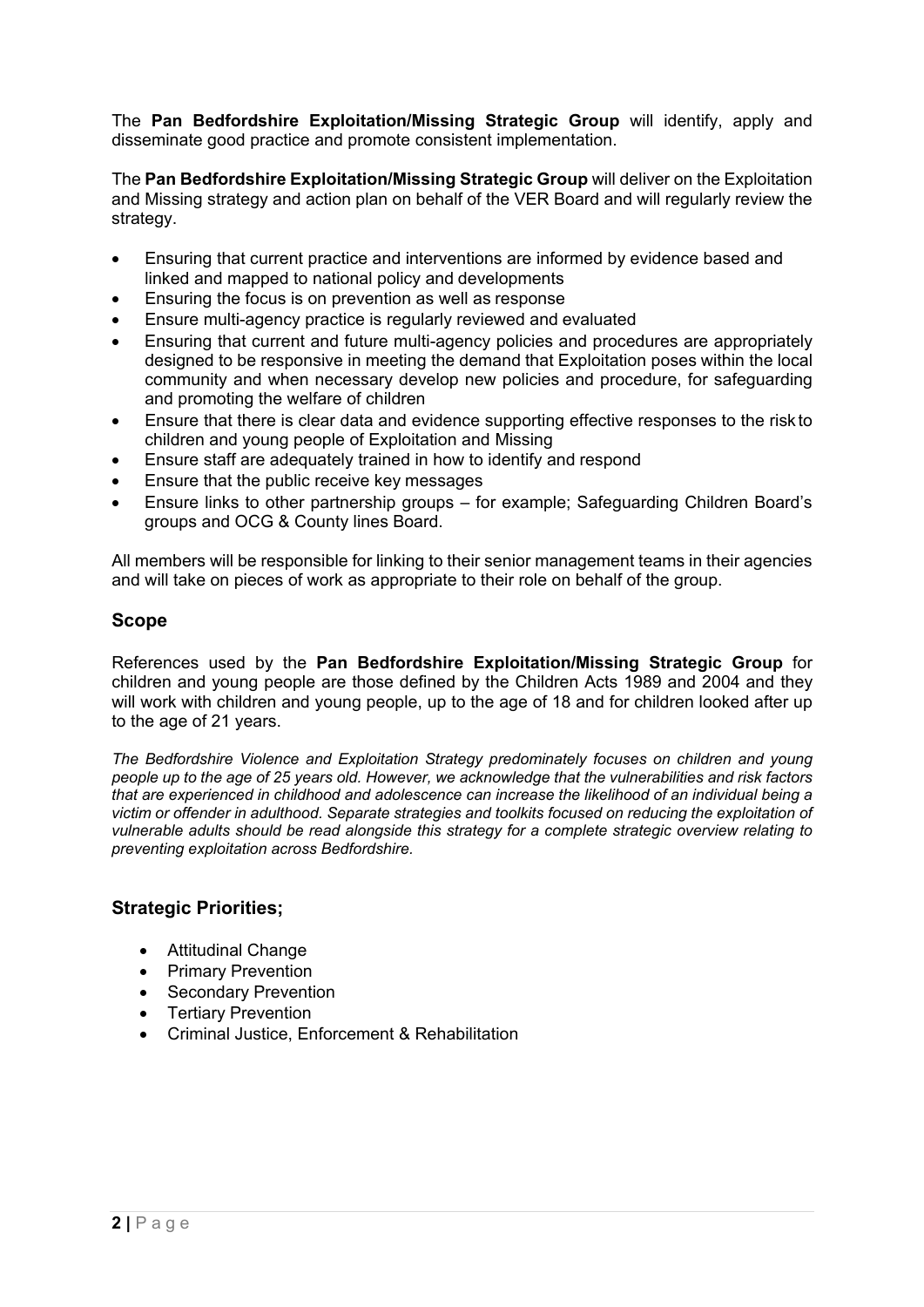# **Links to other Partnerships**

Exploitation cannot be tackled in isolation from other partnerships and initiatives to support, educate and protect children and young people. The work of this group will sit alongside, support or report to other local partnership such as:

- OCG & County Lines Board
- Community Safety Partnerships
- Public Health
- Drug & Alcohol Boards
- Domestic Abuse Boards
- Health and Wellbeing Boards

#### **Structure**

Following discussion at the CSE & Missing Strategic Group in 2021, it was agreed that Harmesh Bhogal Chief Officer for Children's Services, Bedford Borough Council would take over the chairing of this group. Representative from one (or all 3) of the 3 Safeguarding Boards Business Managers will attend the group to ensure the links with appropriate groups in their respective areas are maintained and represented.

## **Membership**

The **Pan Bedfordshire Exploitation/Missing Strategic Group** will include membership from:

- Bedfordshire Police
- VERU
- Bedford Borough Children Social Care and Education representation
- Bedford Borough Community Safety Partnership
- Central Bedfordshire Children Social Care and Education representation
- Central Bedfordshire Community Safety Partnership
- Luton Children Social Care and Education representation
- Luton Community Safety Partnership
- Luton & Bedfordshire Clinical Commissioning Group
- Bedfordshire Youth Offending Service
- **Luton Youth Offending Service**
- **Link to Change**
- Public Health
- Bedford Borough Safeguarding Children Board, Central Bedfordshire Safeguarding Children Board and Luton Safeguarding Children Board.
- Adult Safeguarding representatives

## **Roles and Responsibilities**

The Chair's role in each meeting will be to ensure that:

- All members are offered equity with regard to opportunities to contribute to the meeting
- The function of the meeting is maintained and it is conducted within the agreed timescale
- The efficient administration of the meeting is maintained.
- The information shared is accurately recorded and disseminated through the meeting.
- If the Chair is unable to attend, a Vice Chair will be nominated to chair the meeting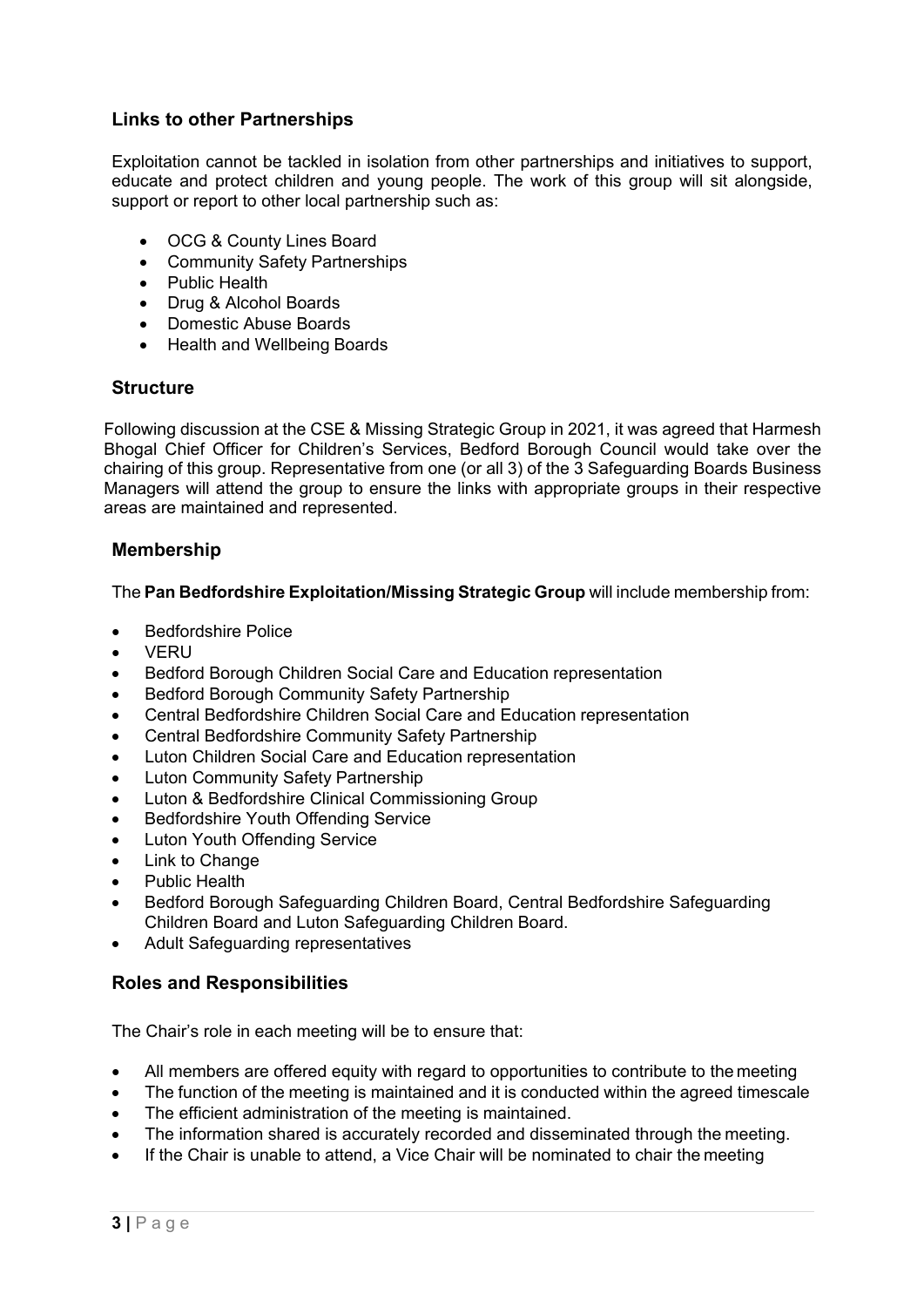The members' roles will be to ensure that:

- They attend meetings regularly or send a deputy from their own area of expertise
- Contribute to the information sharing which enables the meetings to fulfil their purpose
- Implement appropriate levels of disclosure of information shared at the meetings to enable further integrated working with other frontline partners
- Contribute to the actions agreed during the meetings and provide timely reports on progress and outcomes
- Represent and act as a communication link with their organisations and SCB

Each member will have the appropriate skills base required to effectively execute the group's work plan. Members will take the responsibility for attending meetings, fully contributing by bringing expertise to the task and informing their respective agencies of issues and developments.

The Chair will meet with the VERU Bedfordshire Exploitation Lead prior to the meeting; to agree the agenda items and ensure reports are submitted. The Bedfordshire Exploitation Lead will prepare the agenda and documents for the Pre-meet and when agreed send to business support in preparation to send to the group members.

## **Confidentiality and the Sharing of Information**

The success of interagency co-operation in the protection of children and young people is rooted in the exchange and sharing of relevant information. Rules of confidentiality are not intended to prevent the sharing of information, the purpose of which is to protect children and young people. Please see the Pan Bedfordshire Information sharing Protocol at [https://bedfordscb.proceduresonline.com/p\\_information\\_shar.html?zoom\\_highlight=informati](https://bedfordscb.proceduresonline.com/p_information_shar.html?zoom_highlight=information%2Bsharing) [on+sharing](https://bedfordscb.proceduresonline.com/p_information_shar.html?zoom_highlight=information%2Bsharing)

The overriding duty to share all relevant information and the protection of the child/young person must take precedence. It is vital to the decision-making process that professional's follow the information sharing protocol process to contribute all relevant information held on their records.

Those in receipt of information obtained through any part of the child protection process must treat it with strict confidence. They should not disclose such information for any purpose other than the protection of child or young person without the expressed consent of the professionals or any family member who provided it.

In many cases it is only when information from a range of sources is put together that a full picture is created where a child or young person can be seen to be vulnerable, in need or at risk of harm. Appropriate sharing with other practitioners and agencies is essential if children and young people who may need support and services are to be identified at an early stage before problems become serious. Sharing can also enable information from different cases to be put together and assist the process of assessing levels of concern and any potential risks.

# **Frequency of meetings**

The **Pan Bedfordshire Exploitation/Missing Strategic Group** will meet on a quarterly basis or if required by the nature of or to meet the needs of a particular work stream, more frequently as decided by the Chair.